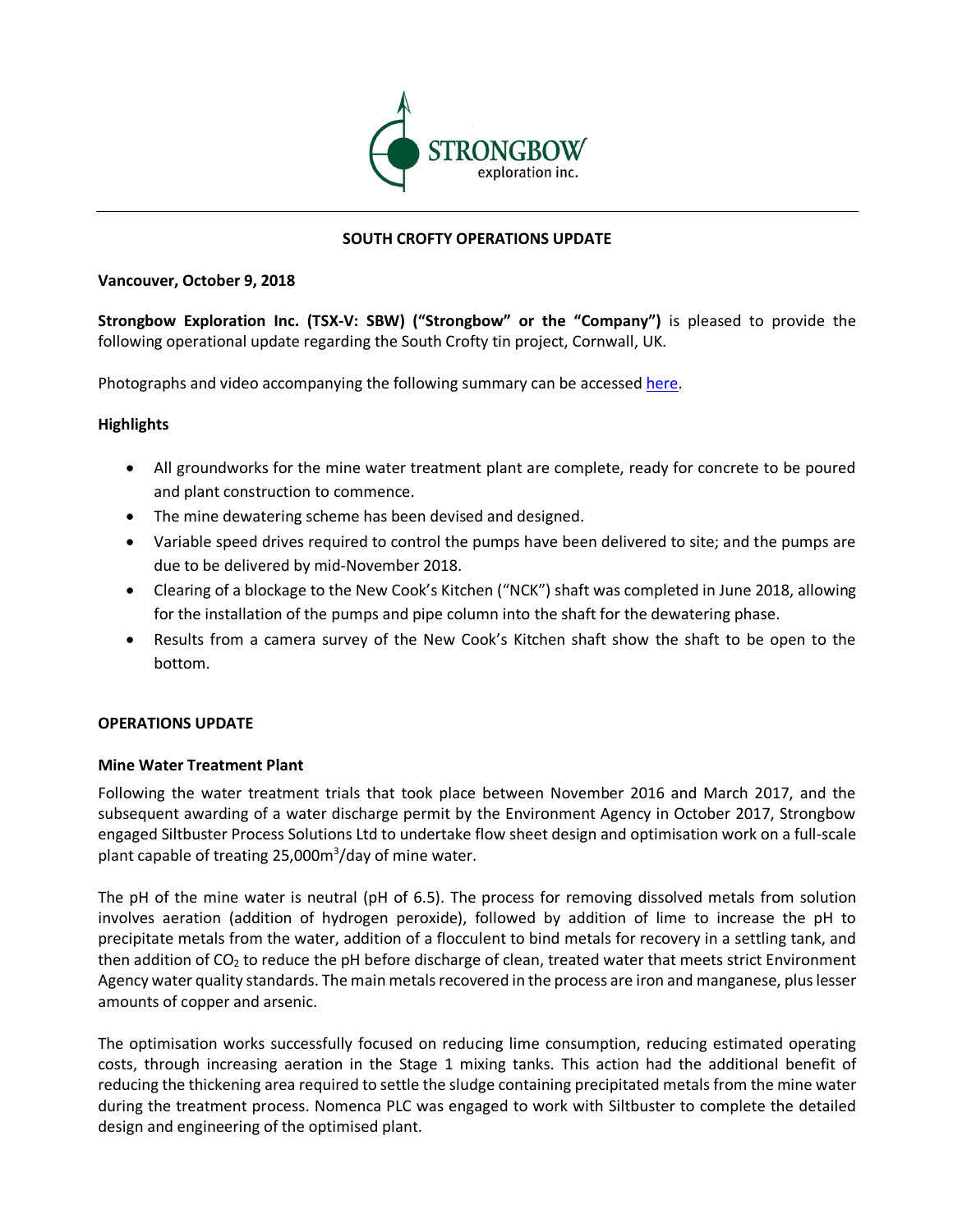To expedite the construction of the plant, Strongbow took the decision to begin groundworks during the dry summer months. However, before excavation could commence a mains water pipe that crossed the construction site had to be diverted and historical mine workings were capped.

The water main was diverted and re-laid around the perimeter of the site by Balfour Beatty on behalf of South West Water. This work was completed in June 2018 enabling excavation of the main water treatment plant site to commence. The excavation works were undertaken by Henderson Mine Research Ltd, a local company that specialises in historical mine research and remediation. During the excavation, all historical shafts, adits and stopes that were identified during the site investigation were recorded and subsequently capped with reinforced concrete. Cornwall Archaeology Unit undertook a watching brief during the work to ensure that all features of historical interest were recorded.

The capping works were completed in August 2018. The ground was then prepared for the main plant construction. All drainage and electrical ducts were installed before placing down compacted engineered fill material. This brought the ground level up to the formation level of the reinforced concrete slab that will form the foundations of the plant. All groundworks are complete, ready for concrete to be poured and plant construction to commence.

## **Mine Dewatering Operations**

In order to enable the mine to be dewatered in an efficient and effective manner, Strongbow engaged International Mining Engineering Consultants Ltd ("IMEC") to assist in devising a dewatering scheme. The scheme utilises a phased approach to dewatering using high-head multi-stage submersible pumps to pump mine water from NCK shaft directly to the mine water treatment plant.

Phase 1 will dewater from surface to the 195 fathom level (350 metres below surface); Phase 2 will dewater from 195fm level to the 400fm level (730 metres below surface); and Phase 3 will dewater from 400fm level to 470fm level (the bottom of the mine, 870 metres below surface).

Two pumps will be installed in the shaft, each capable of delivering 525m<sup>3</sup>/hr of water to the treatment plant.

The pipe column, shaft deck and temporary lifting frame has been designed by IMEC and fabricated in Navan, Ireland, at a specialist fabrication shop that undertakes work for the Irish mining industry. The fabrication work is complete and the components are awaiting shipment to the mine site.

Two submersible dewatering pumps and electric motors are due for delivery to the mine in mid-November 2018.

The pump motors are designed to be controlled by a variable speed drive so that the speed of the pump can be varied from zero to 3,000 rpm. This speed variation is necessary to maintain a constant 1,050m<sup>3</sup>/hr of water delivery to the treatment plant with the varying head of water that will exist in the mine as the water level is lowered. Additionally, the speed control enables the flow rate of water through the whole treatment plant to be controlled, ensuring Strongbow can meet the conditions of its environmental permit and limit the discharge of treated mine water into the Red River during flood conditions. The variable speed drives, manufactured by Schneider Electric, have been delivered to site.